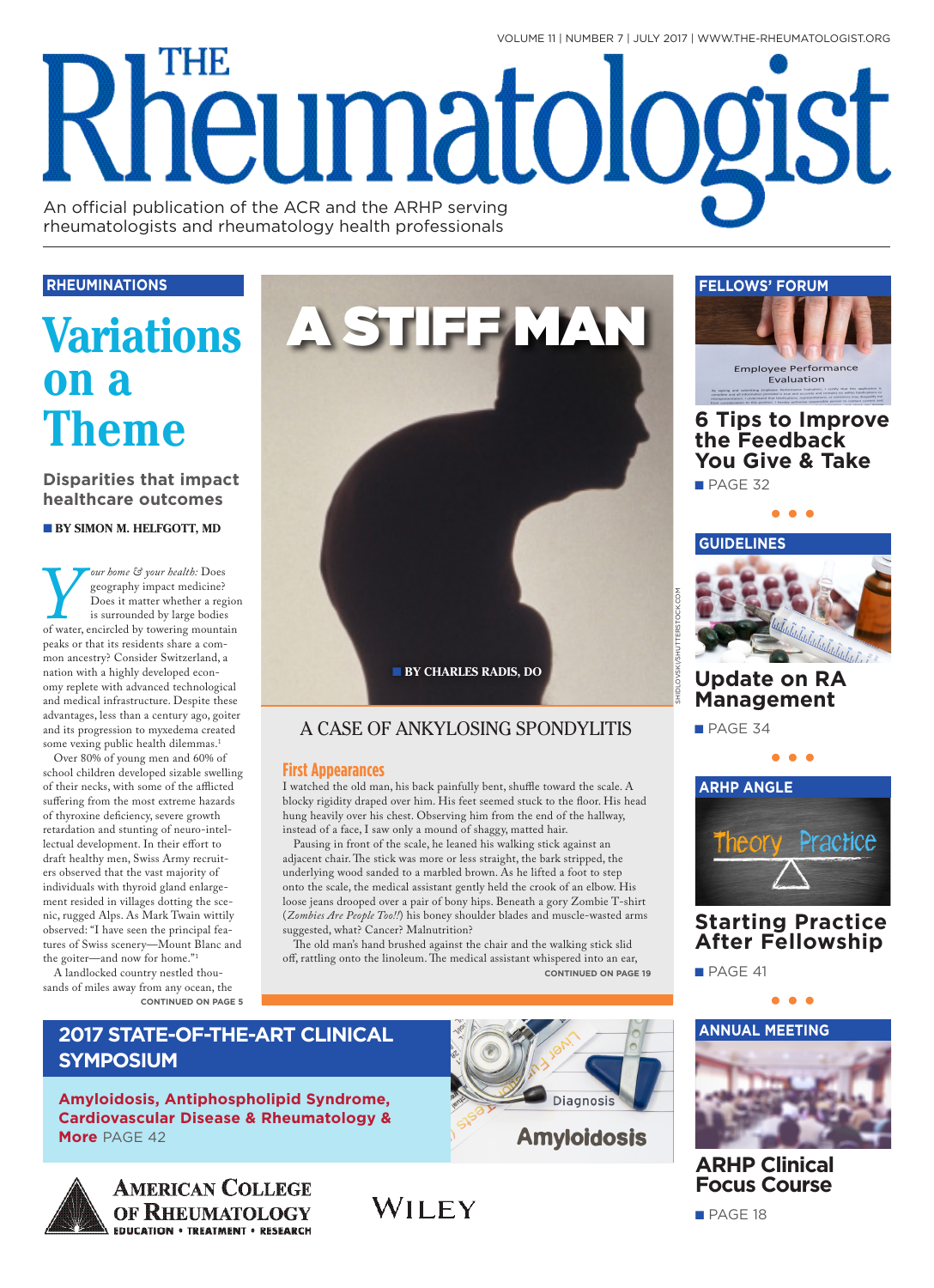#### **In Brief**

Ankylosing spondylitis can be obvious on physical exam alone. Here, the case of an 18-year-old with AS is presented with a review of the diagnosis of and treatment for the condition.

and he dutifully extended both arms and grabbed the stem of the scale while she picked up the cane. He swayed dangerously to the right, then the left, before Joanne, my office nurse, swiveled out of her cubicle and grabbed his waist. She and the medical assistant backed him off the scale. The three of them disappeared into Room 3.

I opened Joshua N.'s chart. There was minimal information; no referral letter, X-ray reports or copies of lab results. I turned back to the front sheet and noted that the referral came from the internal medicine resident's clinic. Was he homeless? Even so, the internal medicine resident should have dictated a summary note.

The intake form Mr. N. filled out was largely blank. On the second page, where patients are asked to describe their symptoms, Mr. N. had scribbled, "Every morning, I wake up, and my back and knees feel like crap." Under medications he wrote, "Ibuprofen is useless. Hydrocodone helps a little."

Well, that's a start, I thought. As I closed the chart, I was not under an illusion that I could add much to Mr. N.'s care. If his knees are bone against bone on X-ray, perhaps I can convince him to consider knee replacement. Physical therapy or soft tissue manipulation could help, and there's always the free city pool program at the Riverton middle school. Even if he's not a candidate for surgery, building strength in the back and lower legs can help reduce pain and improve function. A back brace? Hmm ... I've had mixed results with that. There's only so much you can do for a bad back.

#### **Face to Face**

It was a shock to open the exam room door and shake hands with Joshua N. *age 18*. He reached up and pulled back a shock of stringy coal-black hair. "It's okay," he said. "I'm used to the staring." By skootching his bottom to the edge of the exam chair and extending his arms onto the arm rests, he was able to accommodate the curvature in his back and level his head. I met his eyes. We shook hands. I recalibrated and quietly asked him how long ago his back pain had begun.

"Maybe four, maybe five years ago." His voice was silky and low, like a jazz radio host. It seemed disconnected from the frail young man in front of me. "A pillow?" he asked. He shifted slightly and grimaced. "Do you have a pillow you can put under

my butt? Maybe another for my back? DOMINIQUE DUVAL/SCIENCE SOURCE Chairs and I don't get along so well." I reached into a lower cabinet and grabbed two pillows. Joshua N. half-stood, and I slid one pillow beneath him and placed the other low against the back rest. With half-closed eyes, he exhaled slowly  $\frac{3}{2}$  and settled into the chair. pov

"So anyway, I saw my family doctor first. I guess we were living in Limington [Maine] then, and he didn't know what to do with me. Eventually, he sent me on to orthopedics. The films didn't show much back then. I mean, I didn't have this f\*\*\*ed-up, crippled look I do now. Orthopedics gave me some exercises and some pills. They basically said that I had a bad back, and I would have to learn to live with it. I got to the point that I stopped going to school. We lived two miles out on a dirt road, and the bus ride just about killed me. So I helped out around the house with my younger brother and sister, picked up kindling outside for the fire, learned how to cook—you know, tried to keep busy."

"I've been living on ibuprofen. It doesn't help much, but when I run out, especially in the morning. I can barely move. They tried indomethacin a few years ago; I remember that by how much it messed up my stomach, but I guess that was better than the ibuprofen."

"Have you tried anything else?" I asked. "Last year, we moved up north to be closer to my mom's family. She tried to home school me and took me to a lady who gave me a lot of herbs and vitamins. What a waste. Oh, here, the medical clinic gave me these two weeks ago."

He handed me a vial of hydrocodone. "How often are you taking these?" I asked.

"A couple at night. I rest better, but feel wacky if I take them during the day. Can you refill it? I'm running low. Anyway, I'm in Portland [Maine] now, living with an older brother, and the medical clinic at Maine Medical Center says the X-rays show my back is messed up big time." He smiled out of the corner of his mouth. "Big surprise there."

I reached over and picked up the folder off the exam table and slid out the films. A surge of frustration and anger flowed over me: *How had this poor guy slipped through the cracks?* I put on my stethoscope and listened to Joshua's lungs to settle my mind. It's not often I'm shaken to the point that emotions take me out of my usual routine. I consciously made an effort to begin over. *Where else has this disease settled in?* 

#### **The Exam**

"Besides the back, are you hurting anywhere else?"

"My knees are killing me. That's been maybe a year or two. Can you help me roll my pants legs up?"

I pulled up the right jean cuff. A barbedwire tattoo encircled one calf. Over the mid-shin was a crusty, oozing scab. It was a challenge to roll the jeans up and over the knees, so I had Joshua N. undo his belt and slip the jeans down. The sight was gutwrenching. Each knee held enough fluid to

fill a grapefruit. The fluid seemed to extend into the back of the calves—giving them a pseudo-Popeye appearance—and tracked upward into the lower thighs. Above and below the swelling, the muscles in the legs were atrophied. I placed one hand on the kneecap and the other on the back of the calf to assess range of motion.

"I'd appreciate it if you more or less, just look. They don't move so well." He draped the cloth gown I'd given him to cover himself. "It's OK if you call me Josh. That's my name."

"Okay, Josh. Mind if I take off your sneakers?" With the enormous knee effusions, I was looking for clues of inflammation elsewhere.

"That's fine. I can't reach down there anyway, so my brother scrubs them if he has time." As I undid the Velcro fasteners and slid his shoes and socks off, I could see that two of the toes on the right foot were obviously red and swollen. The left ankle moved poorly and was tender to touch. When Josh tried to flex and extend each knee, the muscles in his thigh quivered.

"I haven't been able to straighten either knee for, I don't know how long."

Now I understood why Josh was even shorter than what one would expect from the curvature of his back alone. With the knees partially flexed to accommodate the huge effusions, his hips would flex to compensate. Between the curvature of the back and the flexed knees and hips, Josh was 8–10 inches shorter than if he

*continued on page 25*



**Although nearly all rheumatologic conditions are more common in women than men, ankylosing spondylitis, at least in its most severe forms, occurs more frequently in men.**

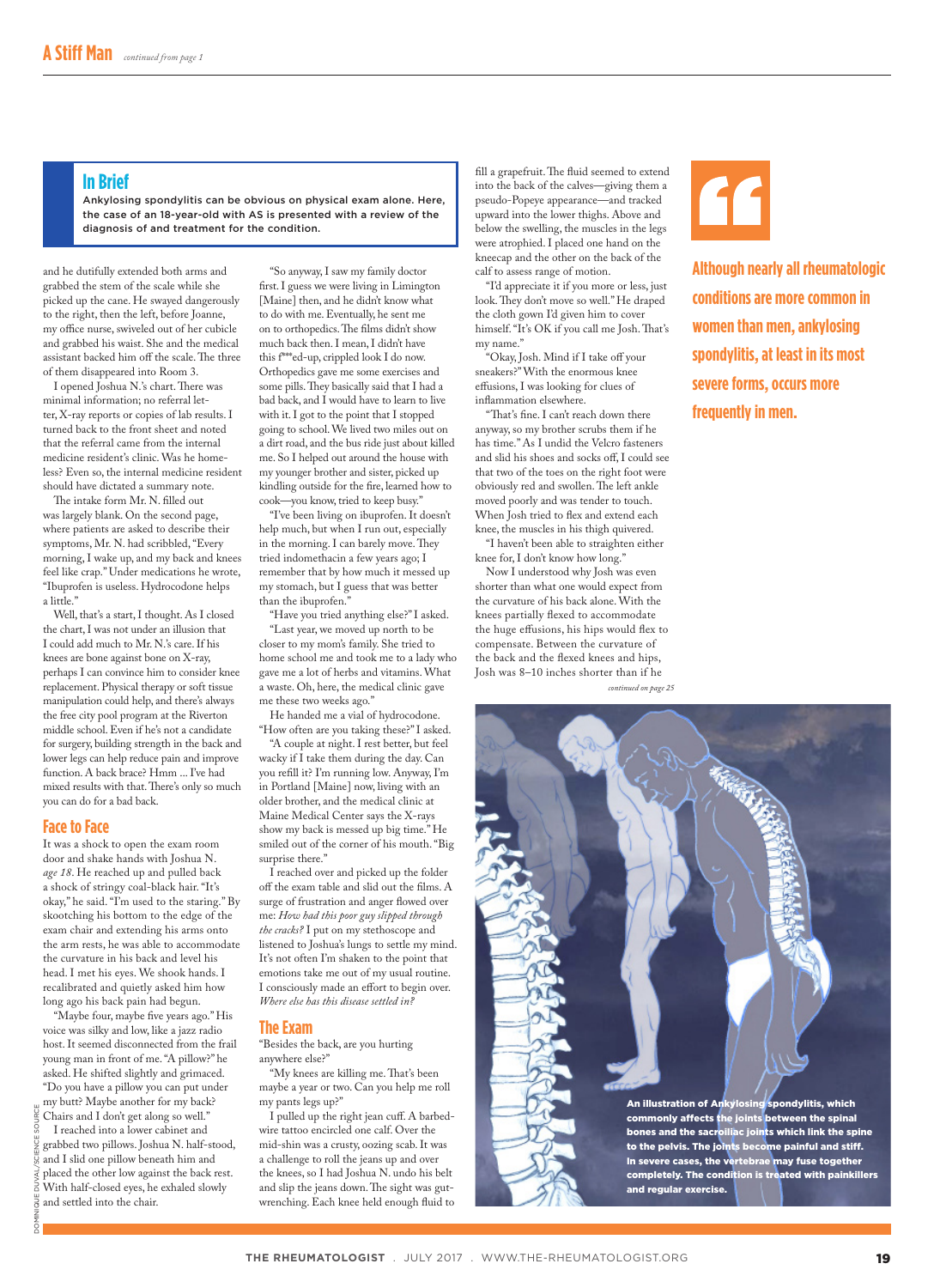

were fully erect. In truth, Josh resembled a modern-day Hunchback.

Above the waist, fluid within the elbow joints prevented full extension. One wrist was warm and boggy. His neck lacked any meaningful rotation or extension. When I asked Josh a question, he shifted his entire body to make eye contact; the neck was fused *en bloc*.

#### **Diagnosis**

The diagnosis was evident on physical exam alone: ankylosing spondylitis. And I knew that even if medications could put out the fire of inflammation, reduce the swelling, improve the pain, there was no resetting the damage.

I stuck my head out the door and asked Joanne to set up for an aspiration and injection of each knee. On second thought, I decided to go through the details with her outside the room—and take a break. Josh was too crippled to lie flat on the exam table, and I'd need to position his knees carefully where he sat to drain them as completely as possible. I reminded her to bring in the entire aspiration tray: "We'll need multiple 50 cc syringes, red-top tubes, and 2 cc of Depo-40 for each knee."

#### **Reflecting on Another Case**

I had a few minutes. The next patient on my schedule had cancelled. I sat down in my office chair for a moment and drifted back to what I knew about ankylosing spondylitis (AS), and as usual, there were more unanswered questions than answers. For one, why is it that ankylosing spondylitis can be subtle in one patient and cruelly fulminant in another? Why are the sacroiliac joints involved (in most patients) early in the disease before inflammation

ascends up the axial spine? Why do many AS patients have inflammatory eye disease with unilateral iritis? On colonoscopy, why do many AS patients have either macroscopic or microscopic patches of inflammatory bowel disease?

My thoughts drifted back to another young man with a similar duration of back pain, but an entirely different trajectory.

I met Michael T. in my first year of practice. Wearing wire-rimmed glasses and dressed in khakis and a button down white shirt, he was of normal height and weight, and lacked the hang-dog slouching shoulders of chronic pain. He appeared fit, relaxed and comfortable in his own skin. The referral was from a neurosurgeon who had reviewed an MRI demonstrating low-grade congenital spinal stenosis. The stenosis was so mild it couldn't possibly account for his painful, stiff back. Surgery was out, the surgeon told Michael T. Maybe I could shed some light.

"So you've had back pain for six years," I noted as I reviewed his chart and looked over his normal plain films of the lumbar spine and pelvis. "Any injuries?"

"Oh sure, I mean I've been dinged up from time to time. Nothing serious. I fell off our roof shoveling snow when I was 16, then, fell again rock climbing a year later, but that was no big deal. I've never connected any injuries to my back pain; it's just there. Every morning I wake up like Ground Hog Day, and there it is, again." "Car accident? Litigation? Are you

applying for disability?"

"Are you crazy?" he bristled. "I'm a physics major. My hero, Steven Hawking, has Lou Gehrig's disease and can't move his arms and legs, but the guy is rolling out mathematical solutions to stuff Einstein passed on. Listen, I've got a bad back. It's

not the end of the world, but I've tried all the stuff you guys tell me to do. Took the drugs, gone to therapy, stretched like crazy. Hey, my sister dragged me to her Yoga

class, and that was cool. I felt good for maybe an hour. I don't even know why they sent me here. Don't rheumatologists see a bunch of old people with arthritis?"

"Okay. Sorry," I said, ignoring the dig. "Let's start over. Where exactly do you hurt?" Mike stood up and slid his hands around the lower lumbar region and sacrum. "Does this hurt?" I firmly palpated the para-lumbar muscles and the sacroiliac region.

"No," he shrugged. "That's the thing. When I reach back there, I can't find a spot that's particularly tender. It's a deeper ache. Mornings are tough. I feel like the tin man." "Stiff?"

"Yeah, like major stiff. I shower and stretch before class, but if I sit for more than 10 minutes it all rolls back. So I'm constantly stretching, trying to loosen up, which is the only thing besides Aleve, that helps at all."

"Can you touch your toes without bending your knees?" I squatted down behind him and placed my thumbs over the upper aspect of his sacroiliac joints. "Wait, I'm going to put two marks on your back before you bend forward."

Michael reached for the floor, but his fingertips extended only to his midcalves. "Not so good," I noted. "Can you try that again? Keep your knees straight and give me your best effort." This time, I measured the distance that his lumbar spine distracted between the two points I had marked. It barely budged. The test, a Schober's maneuver, measured 1 cm. Clearly abnormal.

I hung the MRI up on the view

*continued on page 26*



**Rheumatologists have known for decades that patients who are HLA-B27+, may develop reactive arthritis after GI infections ... [but] clarifying the triggers for AS has been elusive, in part due to the complex immunology of the gut.**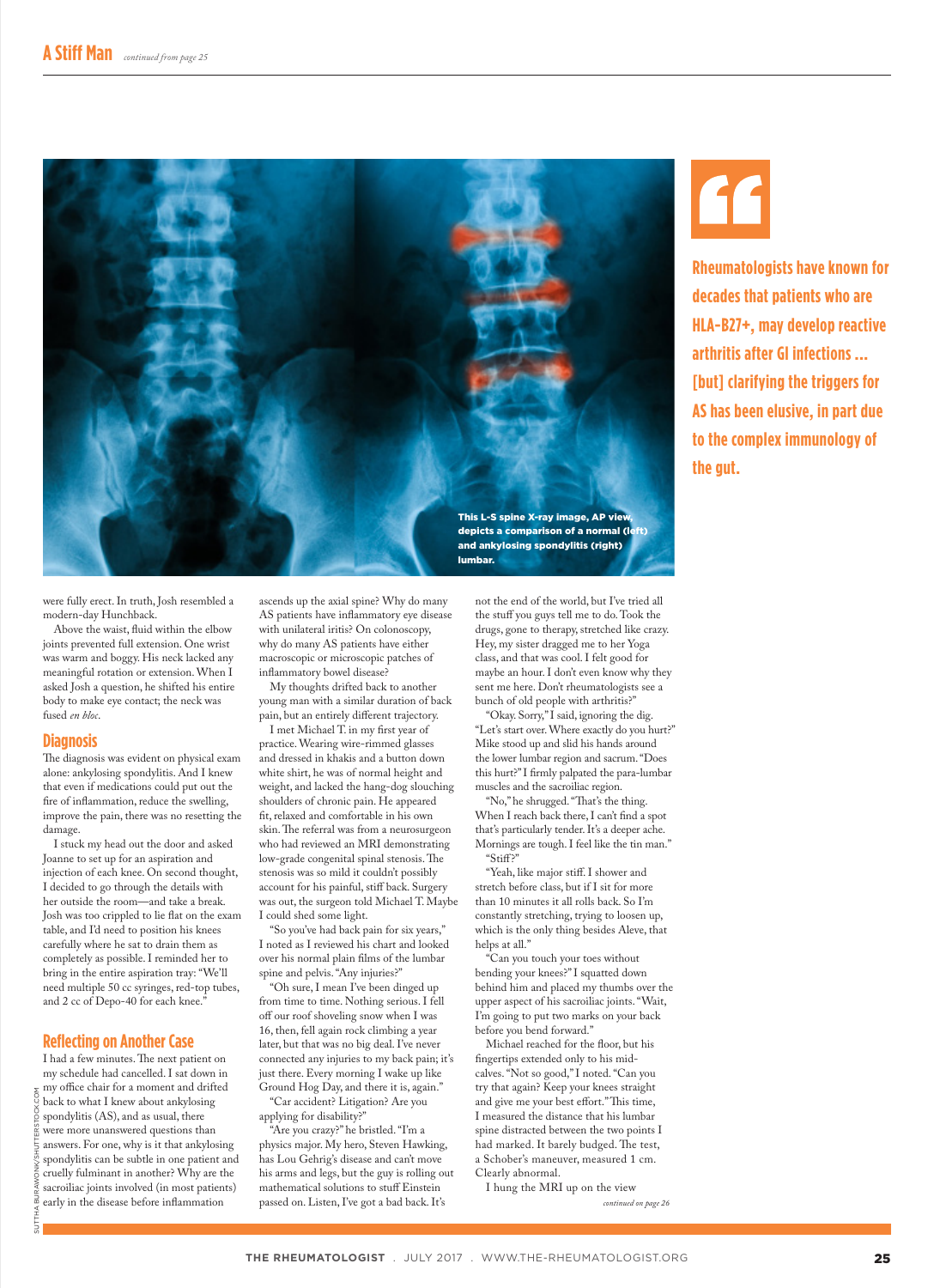**In recent years, several studies have assessed whether altering the bacterial biome of the gut may lead to clinical improvement in ankylosing spondylitis. ... But probiotics alone may not be the answer.**



box and agreed that the changes of congenital spinal stenosis were minimal. But where the MRI image extended into the sacroiliac joints was the answer. Both sides of the SI joints demonstrated definite changes of inflammation.

Both young men, Joshua and Michael, had ankylosing spondylitis. In one, the disease tore through the tissues like an unrelenting malignancy. In the other, the disease smoldered in place with only the subtlest of signs: MRi evidence of sacroiliac inflammation. Well, not quite. I had noticed that the left pupil was dilated slightly more than right, so I asked Michael if he had problems with the eye.

"You mean the iritis, which keeps coming back?" Sure. "My dad has the same thing. In fact, it's the same eye. Weird, huh? But he's lucky, he hasn't ever had a shred of back pain. Lucky guy."

#### **Back to the Present Case**

I re-entered the exam room and focused on the present task: Josh's huge knee effusions. When I entered the right knee with a 16 gauge needle, there was so much pressure, my 50 cc syringe filled almost immediately. Joanne handed me another syringe, then another and another. Before I was done, six full syringes—300 cc—of amber fluid had been removed from the diseased knee. Another 250 cc was aspirated from the left knee, another record.

Even after the fluid had been aspirated from the knees, an audible grating, clunking sound occurred as I tried to flex and extend them. I hung up the films that Joshua had brought from Maine Medical

Center. *More bad news.* From the pelvis to the neck, the spine was fused in a forward flexed position: a bamboo spine. The sacroiliac joints were fused. The hip joints were narrowed. For the first time in my practice career, I decided to admit a patient, an 18-year-old patient, for inflammatory arthritis.

#### **Ankylosing Spondylitis**

AS, unlike rheumatoid arthritis, undeniably goes back thousands of years and afflicts crocodiles, as well as humans.<sup>1</sup> Although nearly all rheumatologic conditions are more common in women than men, AS, at least in its most severe forms, occurs more frequently in men.2 We know that the gene coding for the Class 1 MHC molecule, HLA-B27, is found in more than 90% of Caucasians with AS, and that bacteria in the gastrointestinal tract in some poorly defined way, play a role in the pathogenesis of this disorder.

Rheumatologists have known for decades that patients who are HLA-B27+, may develop reactive arthritis after GI infections due to Campylobacter, Salmonella, Shigella or Yersinia.3 After exposure, there is a delay of one or two weeks before an explosive large joint polyarthritis occurs (sometimes with axial spine and sacroiliac involvement). The joints themselves are not infected, but are the target of an immunologic storm of pro-inflammatory cytokines. In time, however, reactive arthritis usually resolves.

But what of AS? How important are bacteria in the pathogenesis of this more insidious and chronic disease? The clues

are coming from both basic science and clinical research, but as yet there is not a comprehensive explanation for how we get from the Class I HLA-B27 cell surface molecule to inflamed joints, from a normal spine to a bamboo spine. How do we explain Joshua N or Michael T?

Clarifying the triggers for AS has been elusive, in part due to the complex immunology of the gut. We know that billions of bacteria coexist with us in the gut, but until recently, exactly what they were doing there was a complete mystery. Basic science is beginning to unravel the complex ecology of the gut, which should lead to a clearer understanding of how our own native bacteria affect health.

Scientists can now transfect an attenuated virus (a virus incapable of causing disease), and insert the human HLA-B27 gene into the virus's genetic code. When the virus is injected into a mouse, copies of the human HLA-B27 markers can subsequently be detected on the cell surface of the mouse's cells. What happens next to these previously normal mice? They develop diarrhea, inflammation in the bowel and skin, and after a delay of a week or so, inflammation in the joints. This study raises the question: Are the mice's own native bacteria interacting with the human HLA-B27 gene and triggering arthritis in distant joints?4

To answer this, a second experiment was performed.5 Researchers gave the normal mice a combination of antibiotics to sterilize the bowel *before* they were transfected with the human HLA-B27 antigen. And then the researchers waited.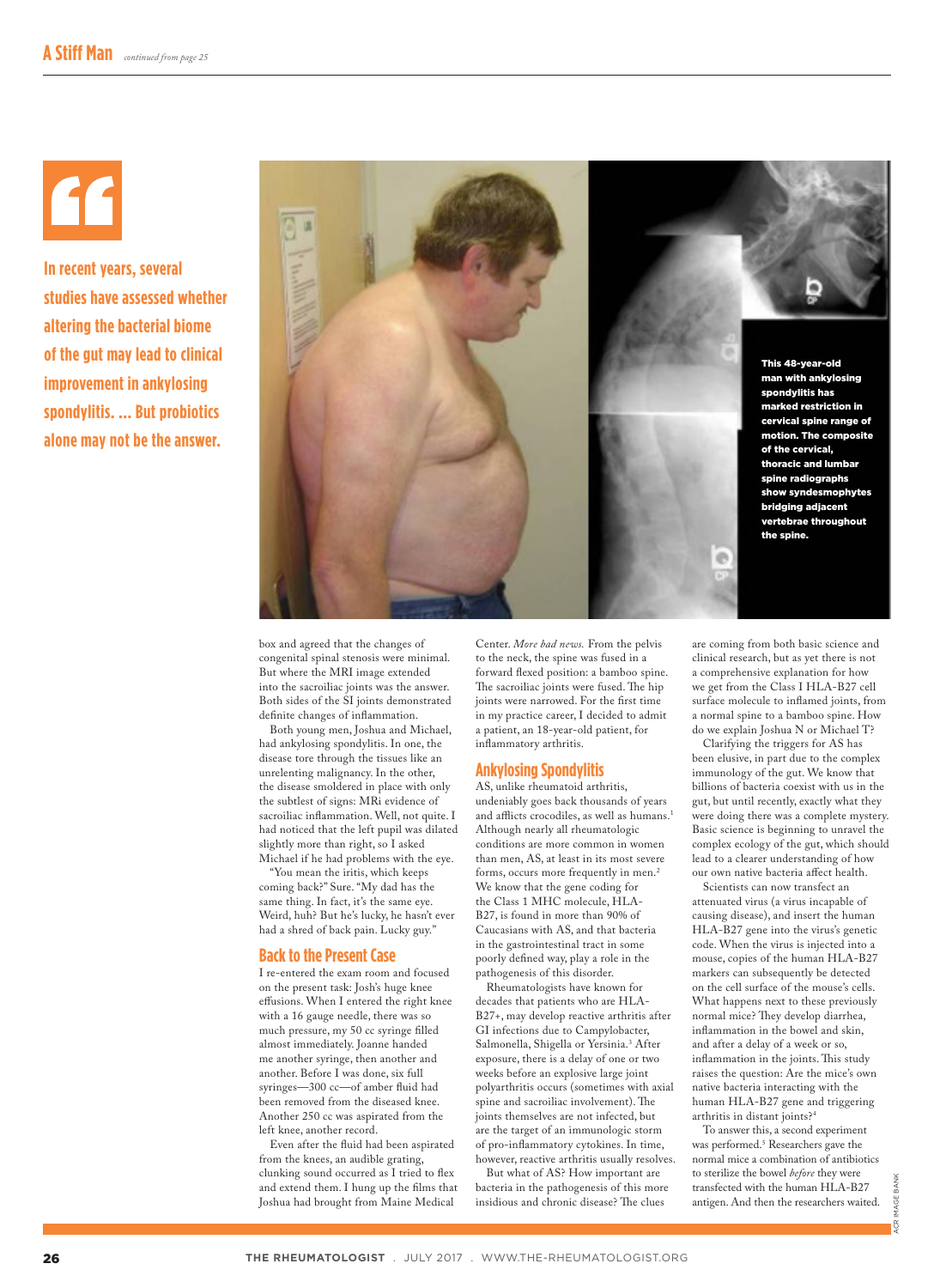And nothing happened. They assessed the bowel, and there was no inflammation. They checked the skin and joints. Normal. It seems that in order to trigger widespread inflammation in HLA-B27-positive mice, bacteria in the bowel are necessary to interact with the immune system.

But which bacteria? As long ago as 2002, I read with interest an article titled, "Klebsiella is the cause of ankylosing spondylitis."6 After reading it, I was convinced that the authors had pinpointed the trigger for ankylosing spondylitis. To my chagrin, I flipped the page to the next article, titled, "Klebsiella is not the cause of ankylosing spondylitis."7 In equally convincing terms, it refuted every argument that only minutes before had seemed irrefutable. So goes the search for truth.

In recent years, several studies have assessed whether altering the bacterial biome of the gut might lead to clinical improvement in ankylosing spondylitis. An open label study that assessed the effect of treating AS patients with moxifloxin was published in 2007.8 This 12-week study of 76 patients demonstrated mild, statistically significant improvement

in AS symptoms. But probiotics alone may not be the answer. A probiotic did not significantly benefit patients with ankylosing spondylitis compared with placebo in a controlled trial published in the *Journal of Rheumatology* in 2010.9

#### **Hospital Visit**

After hours, I stopped by to see Josh at Maine Medical Center. He was asleep after a chair shower, curled up in his side, his hair neatly combed, the T-shirt replaced by a hospital gown. An IV infusion of methylprednisolone sodium succinate was running in. Physical and occupational therapists had written their notes. Nursing had already called me regarding pain management. For the time being, Josh was receiving hydrocodone and indomethacin. I reviewed with his primary nurse the concept that Josh's pain was different than, say, post-operative pain. Control of his inflammation should result in better control of his pain. We shouldn't rely on narcotics.

"But he's rating his pain as an 8 on a 1–10 scale," she reminded me. "I know, but let's go easy on the

narcotics." She was not totally convinced.

I was already considering the next step, an infusion of infliximab, a TNF-alpha blocker. On his right forearm, nursing had already placed a PPD to ensure Josh had never been exposed to tuberculosis.

Josh stirred. "I hated the idea of coming in the hospital, but this is okay. People here have been very nice."

I sat down at the bedside and tried to explain ankylosing spondylitis in terms of what Josh could connect with. His last year of formal schooling was 9th grade, but he had a good grasp of the basics and was open to "anything that can help."

The hospitalization was of some benefit. On the plus side, Josh was soon able to ambulate without a cane, and the swelling in his knees, ankle, elbow and wrists improved dramatically. The first infusion of infliximab went well. His pain was better controlled; he no longer felt sedated or loopy with daytime use of hydrocodone.

But there were plenty of negatives. When he vomited up blood on Day 3, a stomach ulcer was demonstrated on endoscopy, and we needed to stop his anti-inflammatory, indomethacin. X-rays of his knees demonstrated that *continued on page 30*



**AS, unlike rheumatoid arthritis, undeniably goes back thousands of years & afflicts crocodiles, as well as humans.**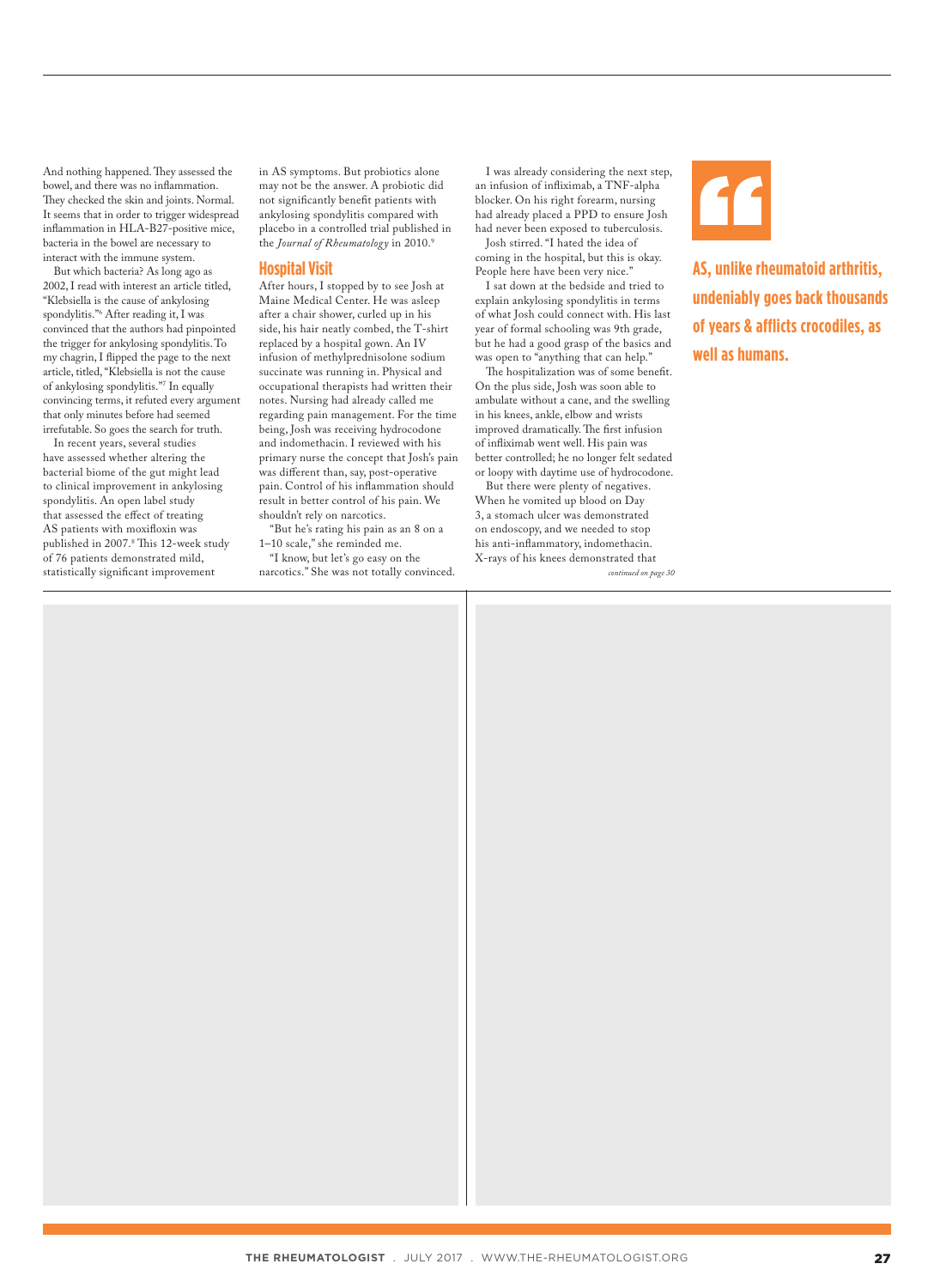the cartilage was nearly gone. At age 18, he was bone on bone and looking at early bilateral knee replacement. The hips were nearly as bad. His neck and back regained zero motion. He remained stooped, lacking horizon vision, perpetually gazing at his shoe tops.

#### **In the Long Term**

I knew that we were dealing with a particularly aggressive form of AS when I saw Josh only two weeks after

discharge and the fluid in his knees had recurred. Markers of inflammation— ESR and CRP—were nearly back to their prehospitalization levels. He was using a cane again. I titrated up the amount of infliximab for the next infusion and once again tapped and injected the knees.

In the ensuing weeks and months, Josh's disease slowly came under some semblance of control. I was able to taper down the prednisone and cautiously restarted the anti-inflammatory, celecoxib, combined

with omeprazole to prevent recurrence of his gastric ulcer. But Josh's need for the hydrocodone accelerated. From time to time, he called for early refills, and on one occasion, he claimed that his pills were ruined when the top of his prescription vial came off and the pills were soaked in the rain. He missed an appointment and then another. But he always showed for his infusion of infliximab. It worked, and he knew it.

A year after our first visit, I admitted him with pneumonia, which was slow to resolve. On my way into the hospital one early morning on Day 4 of his hospitalization, I watched Josh wheel an IV pole out to the smoking area outside the hospital and light up. Confronting him, he promised he would try to quit. Out of safety concerns, I held his infliximab for a month, and the ankylosing spondylitis promptly flared. More aspirations and injections followed. Back on track with the infliximab, his disease improved, somewhat.

At some point, Josh stopped coming to the office. He didn't refill his prescriptions. We called his cell phone; no answer. I wondered if he'd moved or committed suicide, or overdosed. We never had been able to titrate the hydrocodone down. His burden of pain was real; between his endstage knees and painful back, it seemed appropriate for Josh to be treated with narcotics. But I had my concerns. I checked the obituaries in the paper. Joanne finally tracked down Josh's mother who was back living in northern Maine. I called her.

"Josh is in jail," she said. "Dealing drugs. They got him, and now he's in Thomaston." There was a long pause. "I can only hope they give him a break. That boy has suffered enough."

I made a few calls. Through the prison system, Josh was getting a reasonable alternative to the intravenous infliximab, etanercept, which could be administered as an injection. I spoke to the doctor in charge, who reassured me that Josh was getting good care.

As the months and then years flowed by, I often thought of Josh and wondered if he'd ever had his knees replaced. I never did aspirate more fluid from a diseased knee. Josh's aspirate of 300 cc remained a dubious record. At our weekly rheumatology conferences, Josh's name would come up, as in, "This patient has very active disease, but not as severe as Josh N's ankylosing spondylitis." The other rheumatologists would nod their heads and agree. No, Josh was the worst. The absolute worst. Whatever happened to him?

Then one day, Josh came in for an office visit. By now, he was in his mid-20s and had suffered with AS for 12 years. I watched as Joanne guided him down the hallway to the scale. Inside the exam room, he told me that his five years in prison was not altogether wasted. He'd gotten his GRE and learned a trade. A local vegetarian restaurant had recently hired him as a line cook. I watched Josh arrange himself in the exam chair—one pillow behind his back and the other under his butt. The T-shirt had been replaced by a loose-fitting, floral bowling shirt. My